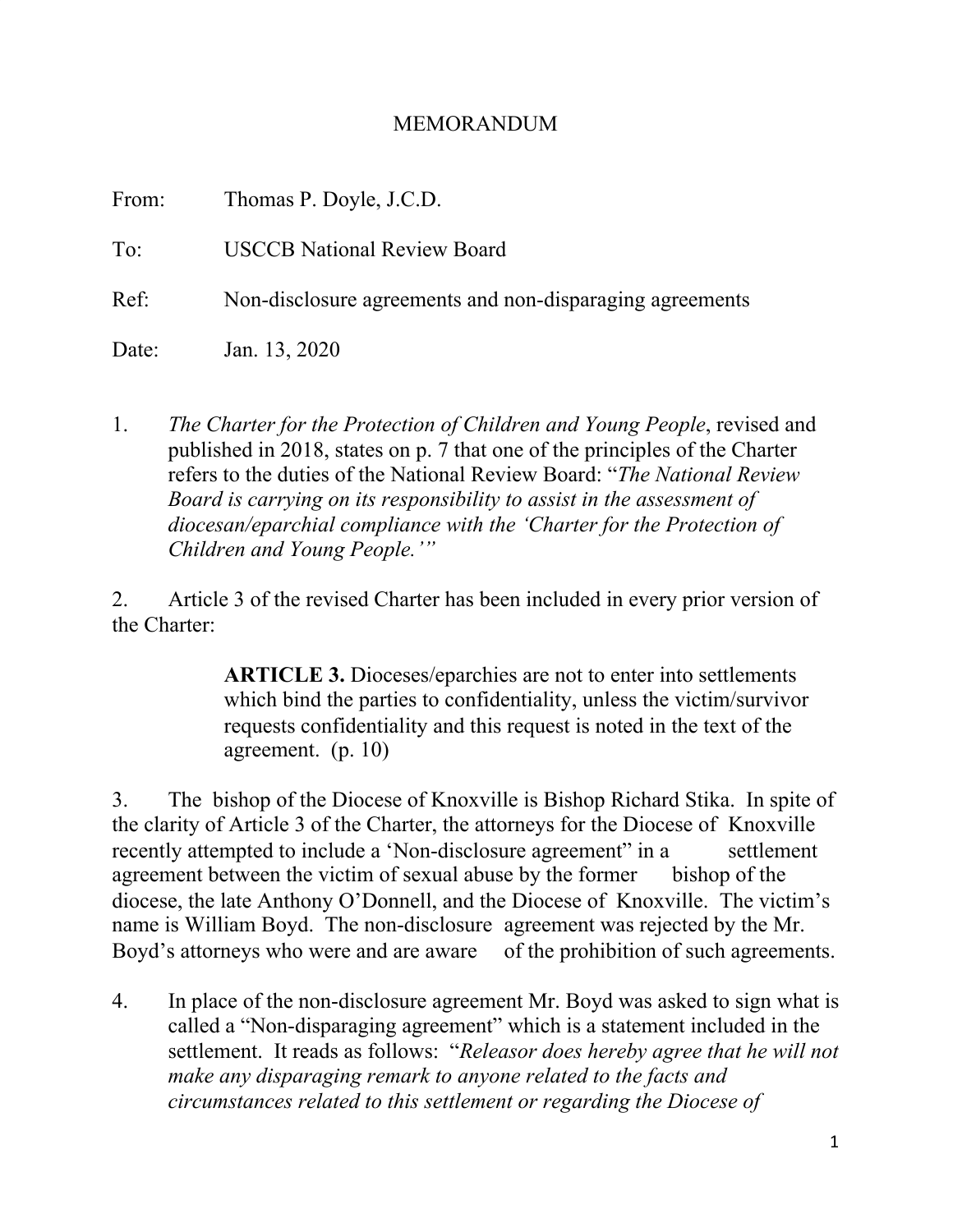*Knoxville and any of its employees or agents."* This clause is a poor attempt at intimidating the victim from discussing the abuse he suffered as well as the agreement he signed. It is clear that if he relates the facts of his case as well as the identity of the perpetrator that this is clearly *not* disparaging or slanderous towards the diocese. How the bishop and his attorneys would interpret the agreement is another matter. It is entirely possible that should Mr. Boyd make a statement, especially a public statement, that the bishop believes violates this agreement, that he (Mr. Boyd) could be drawn into further civil court action and thereby re-victimized.

- 5. If the bishop attempted to force Mr. Boyd into agreeing to a non-disclosure agreement this leads to the obvious question: how many other victims of clerics associated with the diocese have been coerced into signing such agreements and have not reported it to anyone. How many other plaintiff's attorneys are unaware of Article 3 of the Charter?
- 6. The non-disparaging agreement is a violation of Article 3 because it is an obvious attempt to control the victim. It is detrimental to the healing that is his right and is necessary for his well-being. It is also a fraudulent act on the part of the bishop. The people of the Diocese of Knoxville are led to believe by the diocese that the bishop and diocese are compliant with all terms of the Charter as well as the Essential Norms. By attempting to coerce a victim into signing a non-disclosure agreement the bishop and the diocese have fraudulently presented themselves as not being in compliance with the Charter but also that they recognize the evil of sexual abuse by clergy and the harm that has been done to victims.
- 7. In this case Mr. Boyd was asked to sign a settlement agreement that contained the non-disparaging clause. He has no assurance how this will be interpreted in the future. He was also asked to sign and therefore appear to be in agreement with the Bishop's position that the agreement is a pastoral gesture and in no way an admission of guilt or responsibility. It is clear the bishop is trying to deny that the plaintiff's claims are true which is thinly covered re-victimization. The press release from the diocese dated December 31, 2019 claims the settlement award was "an act of pastoral outreach without admitting wrong-doing." This is insulting and demeaning to Mr. Boyd and gives the impression that his claim was false yet the diocese decided to avoid further legal action and agreed to settle for their benefit and not Mr. Boyd's.